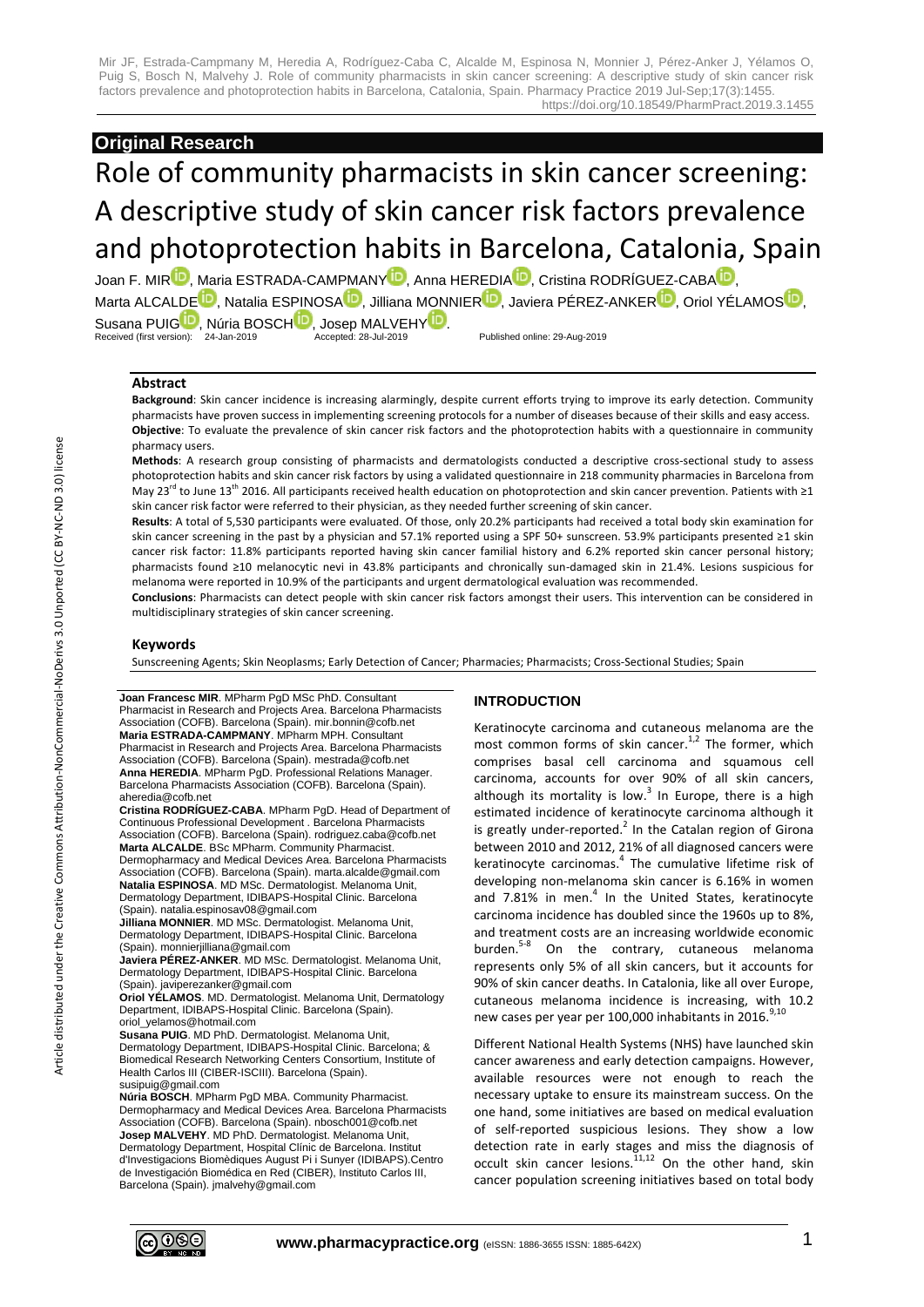skin examination (TBSE) are not cost-effective, despite detecting occult skin cancer lesions in early stages. 13-15 In Servei Català de Salut (NHS in Catalonia), TBSE is not performed systematically due to lack of time in Primary Care settings and referrals to dermatologists are performed by general practitioners (GPs) when they need further evaluation of patient-reported suspicious lesions.<sup>1</sup>

Individual skin cancer risk factors assessment might be a good tool for triaging people with high risk for a more frequent follow-up. $17$  However, this information is not compiled systematically in patients' medical records. Skin cancer risk factors are well known and the most important ones may vary in different countries.<sup>18</sup> In southwestern Europe the most important risk factors are a high count of nevi all over the body, having dysplastic nevi, familial history of melanoma, personal history of skin cancer and being of fairer Fitzpatrick phototypes.<sup>18</sup> Some authors propose that arm nevi count could be a proxy assessment of whole body nevi count.<sup>19</sup>

Previous studies suggest that skin self-examination using melanocytic nevi count could be effective to triage skin cancer when combined with medical screening by dermatologists.<sup>11,20-23</sup> However, when skin self-examination is performed by laypeople, nevi count overestimation and missing occult skin cancer lesions may occur. $^{11}$  Even healthcare professionals in training overestimate the nevi count, which suggests that proper training is crucial.<sup>24</sup>

We hypothesize that triage of people according to their skin cancer risk factors might be essential to improve screening cost-effectiveness. This triage could be the first step of a skin cancer population screening protocol, which might help to prioritize people needing TBSE. GPs would perform TBSE in higher risk individuals who would be referred to dermatologists in case of skin cancer suspected diagnosis.

The inclusion of pharmacists in collaborative screening programs has successfully broaden the coverage for the detection of colorectal cancer, HIV and bacterial pharyngitis, since many patients more frequently visit pharmacies for health issues rather than their GPs due to the better accessibility and readiness offered by community pharmacists (CPs).<sup>25-30</sup> Specific training on primary prevention has successfully enhanced pharmacists' interventions in skin cancer health education and counselling in the United States of America.<sup>31-33</sup> In Spain, CPs have been promoting photoprotection since late 1990s.<sup>34</sup> In Barcelona, the Col·legi de Farmacèutics de Barcelona (COFB, Barcelona Pharmacists Association) has developed programs sponsored all over Spain and other campaigns of its own.<sup>34,35</sup>

Pharmacists, due to their skin healthcare and disease screening expertise, besides their versatility, proximity and convenience, seem to be part of an optimal strategy for skin cancer risk factor triage. Thus, COFB and the Department of Dermatology of the Barcelona Hospital Clínic have developed a program to evaluate melanoma and skin cancer risk factors and photoprotection use among people attending community pharmacies located in Barcelona, Catalonia, Spain. The programs' slogan was "Abans de deixar-t'hi la pell, consulta" (which means in Catalan Save your own skin, seek advice), and it had two main aims: to evaluate skin cancer risk factors and the photoprotection habits and to assess later on this questionnaire as an initial step for a collaborative triage protocol involving physicians and pharmacists for skin cancer.

The present work has as objective to describe the prevalence of skin cancer risk factors and the fotoprotection habits in community pharmacy users participating in this program. We hypothesize that trained pharmacists could be responsible for triaging people with skin cancer risk factors and for referring them to their GPs in case TBSE is needed. Thus pharmacists' implication might broaden the coverage of skin cancer screening and optimize the use of resources and increase the costeffectiveness.

# **METHODS**

# **Study design**

We report a descriptive cross-sectional study on photoprotection habits and skin cancer risk factors prevalence conducted by CPs in Barcelona for the future evaluation and development of a professional pharmacy service for skin cancer risk factors triage. The inclusion criteria were: users of community pharmacies, aged over 18 years old and willing to participate in the program during the period between May 23<sup>rd</sup> (Melanoma World Day) and June 13<sup>th</sup> (European Skin Cancer Prevention Day), 2016.

# **Skin cancer risk factor questionnaire**

An expert committee, consisting of dermatologists and pharmacists, created and validated by consensus the content of a skin cancer risk factors triage questionnaire (Online appendix 1). The questionnaire collected information on demographic characteristics, photoprotection behaviours and skin cancer risk factors. Data on the five most important skin cancer risk factors in Southern and Central European population were registered: family and personal history of skin cancer, nevi arm count in one arm skin exploration was used as a skin cancer predictor to simplify triage by skin examination and nevi count, presence of sun-damaged skin and selfreported presence of melanoma-like suspicious lesions.<sup>18,19,36</sup> A linguistic copyeditor evaluated the clarity of the questionnaire and its comprehension was validated by 11 laypeople ranging from 18 to 84 years old not related to healthcare professions. The final version of the validated questionnaire can be found on Online appendix 1.

# **Referral to dermatological follow-up**

Those users with at least 1 risk factor were recommended to make an appointment for dermatological check-up with the GP within the next year (group R1). Those users reporting to have similar lesions to those in the skin cancer atlas (Online appendix 2) were advised to, urgently, set up an appointment with a dermatologist (group R2). Remaining participants with no skin cancer risk factors, were advised to report to their GPs any change detected in their skin, even though they do not have any risk factor of

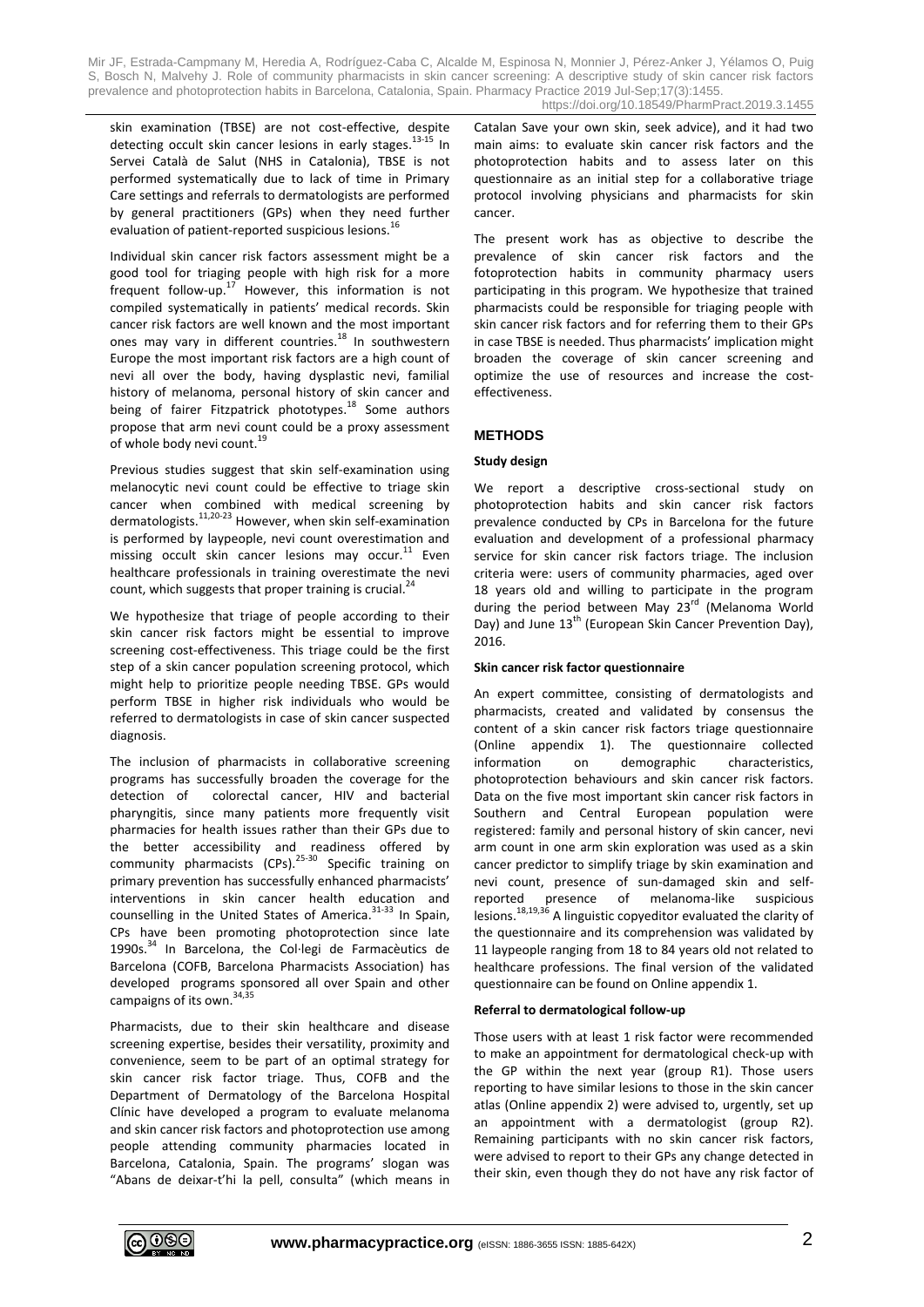those evaluated for follow-up (group R0). The project was notified to general practitioners from Societat Catalana de Medicina Familiar i Comunitària (CAMFIC, Catalan Society of Community and Family Medicine) who supported the initiative.

#### **Skin cancer health education and perceived satisfaction**

The questionnaire also gathered information about: photoprotection habits for skin cancer prevention; dermatological care that patients received from their GPs and dermatologists for skin cancer early detection; and perceived users' satisfaction with the service. Assessment of dermatological self-care was used by pharmacists to provide individualized health education for skin cancer prevention. It was focused on avoiding sunburns, exposure to sun during central hours of the day, to use cloths, hats and sunglasses and finally the use of sunscreen whenever they were exposed to sun, the promotion of higher sun protection factors (SPF), the application of sunscreen before going out at home and debunking myths and detecting barriers to enhance photoprotection habits amongst community pharmacy users. In addition, perceived satisfaction was also inquired using a Linkerttype rating scale.<sup>37</sup>

#### **Community pharmacists' recruitment and training**

COFB made an open call to join the project through a communiqué sent on May 2<sup>nd</sup> 2016 to all registered CPs in the province of Barcelona (5,470 CPs working in 2,300 pharmacies). It introduced epidemiologic aspects of skin cancer, the importance of its early detection and included some information about the protocol, which would be further explained in the master-class to be held on May  $12<sup>th</sup>$  2016. This 2-hour cost-free master-class was held by a dermatologist from the Hospital Clínic de Barcelona Department of Dermatology, to train CPs to perform the nevi count technique on the arms; to detect markers of chronically sun-damaged skin; and were also instructed in clinical and epidemiological aspects of skin cancer. CPs were introduced to the use of the questionnaire as a tool for skin cancer risk factor screening, as well as for the evaluation of photoprotection habits to promote individualized health education. Attendees rated their satisfaction with the training session voluntarily. All pharmacies having at least one pharmacist who completed the training were included.

# **Media impact**

A press conference about the project was held to raise awarness about skin cancer early detection and prevention amongst Barcelona population. The project was disclosed by the media with more than 40 pieces of news in television, radio and newspapers, both locally and all over Spain.<sup>38</sup>

#### **Pharmacist intervention**

Each participating pharmacy user was first invited personally to take part in the study by a pharmacist, who provided him/her with medicines and healthcare products. CPs' evaluation of skin cancer risk factors and photoprotection habits was performed for free during the campaign. Participants had to grant verbal informed

| Table 1. Personal phenotypic characteristics. |       |       |             |  |  |  |
|-----------------------------------------------|-------|-------|-------------|--|--|--|
| $N = 5530$                                    | n     | %     | 95%CI       |  |  |  |
| Age                                           | 56 yo |       | 55.5:56.4   |  |  |  |
| Gender                                        |       |       |             |  |  |  |
| Male                                          | 1401  | 25.3% | 24.2%:26.5% |  |  |  |
| Female                                        | 4129  | 74.7% | 73.5%:75.8% |  |  |  |
| Hair color                                    |       |       |             |  |  |  |
| <b>Black</b>                                  | 1105  | 20.0% | 18.9%:21.0% |  |  |  |
| Brown                                         | 3576  | 64.7% | 63.4%:65.9% |  |  |  |
| Red hair                                      | 89    | 1.6%  | 1.3%:1.9%   |  |  |  |
| Fair                                          | 757   | 13.7% | 12.8%:14.6% |  |  |  |
| Uncertain                                     | 3     | 0.1%  | 0.0%:0.1%   |  |  |  |
| Eyes color                                    |       |       |             |  |  |  |
| <b>Black</b>                                  | 164   | 3.0%  | 2.5%:3.4%   |  |  |  |
| Hazel                                         | 3454  | 62.5% | 61.2%:63.7% |  |  |  |
| Mixed                                         | 316   | 5.7%  | 5.1%:6.3%   |  |  |  |
| Grayish                                       | 682   | 12.3% | 11.5%:13.2% |  |  |  |
| Green                                         | 910   | 16.5% | 15.5%:17.4% |  |  |  |
| Uncertain                                     | 4     | 0.1%  | 0.0%:0.1%   |  |  |  |
| Phototype                                     |       |       |             |  |  |  |
| ı                                             | 151   | 2.7%  | 2.3%:3.2%   |  |  |  |
| $\mathbf{I}$                                  | 1247  | 22.5% | 21.4%:23.8% |  |  |  |
| III                                           | 2701  | 48.8% | 47.5%:50.2% |  |  |  |
| IV                                            | 1071  | 19.4% | 18.3%:20.4% |  |  |  |
| v                                             | 300   | 5.4%  | 4.8%:6.0%   |  |  |  |
| VI                                            | 60    | 1.1%  | 0.8%:1.4%   |  |  |  |

consent to take part in the study, thus complying with the Declaration of Helsinki and Data Protection EU Directives and Spanish Laws. The pharmacist administered the questionnaire to each participant and performed a visible skin exploration to assess chronically sun-damaged skin and arm nevi count. CPs referred those participants who needed it for further dermatological follow-up, according to the results of the questionnaire. Moreover, all participants received personalized skin cancer health education by their CPs. The intervention was designed to take 15 min per participant. The questionnaire data was gathered on carbonless copy paper, so all participants were given the original of their answers to be handed to their physician. The copy was kept by the CP to include anonimized participants' data to a safe COFB-managed web-cloud database for further analysis.

#### **Statistical analysis**

Statistical analysis was performed using SPSS Statistics software version 22.0 (IBM Corp., Armonk, NY) and RStudio: Integrated Development for R (RStudio, Inc., Boston, MA). Results are expressed as average or its percentage with their corresponding 95% confidence interval.

# **RESULTS**

Two-hundred eighteen (218; 9.5%) community pharmacies from the province of Barcelona were enrolled in the study. A total of 335 (6.1%) CPs received training from a dermatologist. Pharmacists rated the training with 4.42 (SD=0.86) out of 5. Participating pharmacists collected valid registries from 5,530 participants, accounting for about 1% of all the pharmacy users during the campaign. Most participants lived in cities with more than 100.000 inhabitants. The average age was 56.0 (SD=16.9) years old and the women to men ratio was 3 to 1 (Table 1).

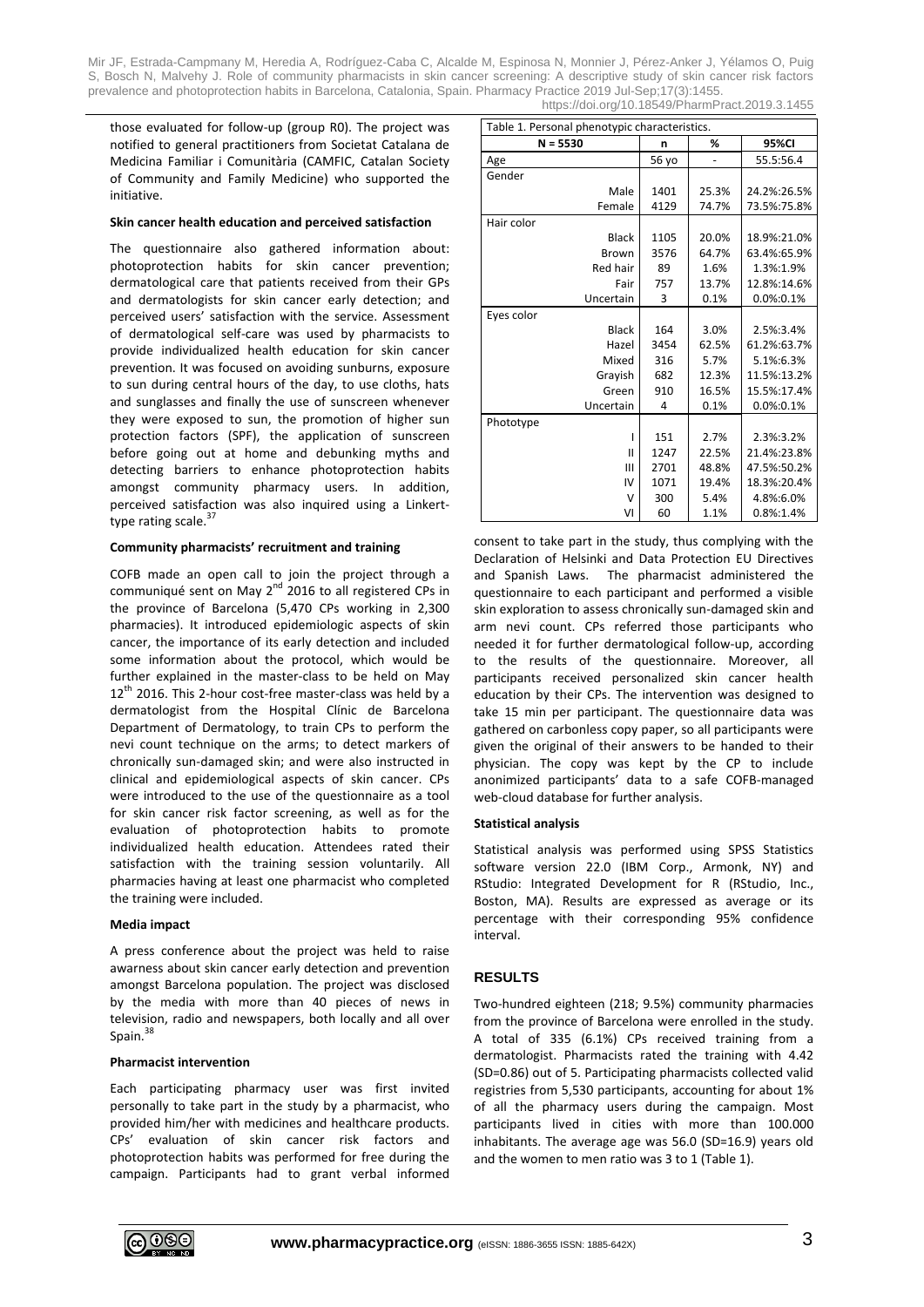| Table 2. Photoprotection habits.                        |      |                   |               |  |  |  |
|---------------------------------------------------------|------|-------------------|---------------|--|--|--|
| $N = 5530$                                              | n    | %                 | 95%CI         |  |  |  |
| Do you use sunscreen when you are exposed to sun?       |      |                   |               |  |  |  |
| Never                                                   | 763  | 13.8%             | 12.9%:14.7%   |  |  |  |
| Sometimes                                               | 1154 | 20.9%             | 19.8%:22.0%   |  |  |  |
| Usually                                                 | 1090 | 19.7%             | 18.7%:20.8%   |  |  |  |
| Always                                                  | 2519 | 45.6%             | 44.3%:46.9%   |  |  |  |
| If you use sunscreen, which SPF do you use?             |      |                   |               |  |  |  |
| SPF < 15                                                | 96   | 1.7%              | 1.4%:2.1%     |  |  |  |
| <b>SPF 15</b>                                           | 331  | 6.0%              | 5.4%:6.7%     |  |  |  |
| <b>SPF 30</b>                                           | 1419 | 25.7%             | 24.5%:26.8%   |  |  |  |
| SPF 50+                                                 | 3158 | 57.1%             | 56.0%:58.2%   |  |  |  |
| Uncertain                                               | 114  | 2.1%              | 1.7%:2.4%     |  |  |  |
| You normally apply your sunscreen                       |      |                   |               |  |  |  |
| At home. before going out                               | 2727 | 49.3%             | 48.0%:50.5%   |  |  |  |
| On the beach or at the pool                             | 2272 | 41.1%             | 39.9%:42.3%   |  |  |  |
| Before playing sports                                   | 147  | 2.2%:3.1%<br>2.7% |               |  |  |  |
| Cannot remember when/where                              | 51   | 0.9%              | $0.7\%$ :1.2% |  |  |  |
| If you don't use always sunscreen, state the reason why |      |                   |               |  |  |  |
| Because it is expensive                                 | 92   | 1.7%              | 1.3%:2.0%     |  |  |  |
| Because it is uncomfortable to use                      | 303  | 5.5%              | 4.9%:6.0%     |  |  |  |
| Because I do not get burnt                              | 243  | 4.4%              | 3.9%:4.9%     |  |  |  |
| Because I do not sunbathe                               | 610  | 11.0%             | 10.2%:11.8%   |  |  |  |
| Because it irritates the eyes                           | 34   | 0.6%              | 0.4%:0.8%     |  |  |  |
| Because I do not remember to use it                     | 765  | 13.8%             | 13.0%:14.7%   |  |  |  |
| Other reasons                                           | 154  | 2.8%              | 2.3%:3.2%     |  |  |  |

The most common phenotype was brown hair, hazel eyes, and phototype III (Table 1). Regarding photoprotection habits (Table 2), 45.6% referred always using sunscreen, being SPF 50+ the most commonly used. On the contrary, 13.8% reported never using sunscreen. The main reason given not to use sunscreen was forgetfulness and perceived lack of sun exposure (Table 2).

Among all the surveyed users, 42.9% of them had a dermatological consultation in the past (Table 3). In 89.5% the examination had been performed by a dermatologist, but only half of those had a total body skin examination (TBSE) performed. Taking into account all participants, only 19.0% of them received TBSE by a dermatologist in the past and only 1.2% received it from their GP (Table 3).

Skin cancer risk factors prevalence data can be found on Table 3. Group R1 represented 53.9% of the users, and comprised participants who had personal or family skin cancer history, more than 10 melanocytic nevi on an arm and/or chronically sun-damaged skin. They were referred by CP to their GP within the next year. Group R2 represented the 10.9% and reported having similar lesions to those in the atlas, hence, were recommended to urgently see a dermatologist by their CP (Table 3).

Participants older than 70 years old and women were more likely to receive a referral recommendation of any kind (both groups R1 and R2) than younger people (Table 4). Women presented more risk factors (and therefore, R1 referrals) than men, however, men were more likely to selfreport suspicious lesions, hence, received an urgent R2 referral (Table 4). More women participated in the study, under the ratio 3 to 1, besides, men´s participation increased with age (Table 4). Participants from rural areas were more likely to self-report suspicious lesions than users living in urban areas (Table 4). Users were asked to rate CPs' role in pathology prevention and they valued it highly positively with 4.9 points (SD=0.4) (in 5-point Likert-type scale).

| Table 3. Dermatological control and skin cancer risk factors evaluation. |      |                      |             |  |  |  |
|--------------------------------------------------------------------------|------|----------------------|-------------|--|--|--|
| $N = 5530$                                                               | n    | %                    | CI 95%      |  |  |  |
| Users receiving dermatological assessment                                | 2370 | 42.9%                | 41.6%:44.2% |  |  |  |
| Who were examined by:                                                    |      |                      |             |  |  |  |
| General practitioner                                                     | 273  | 4.9%                 | 4.4%:5.5%   |  |  |  |
| with Total Body Skin Exploration                                         | 64   | 1.2%                 | 0.9%:1.4%   |  |  |  |
| Dermatologist                                                            | 2122 | 38.4%                | 37.9%:38.9% |  |  |  |
| with Total Body Skin Exploration                                         | 1049 | 19.0%<br>18.7%:19.2% |             |  |  |  |
| <b>Others</b>                                                            | 53   | 1.0%                 | 0.7%:1.2%   |  |  |  |
| Uncertain                                                                | 31   | 0.6%                 | 0.4%:0.8%   |  |  |  |
| Skin cancer risk evaluation                                              |      |                      |             |  |  |  |
| Users with skin cancer familial history                                  | 650  | 11.8%                | 10.9%:12.6% |  |  |  |
| Users with skin cancer personal history                                  | 342  | 6.2%                 | 5.5%:6.8%   |  |  |  |
| Users with skin with > 10 melanocytic nevus on one arm                   | 2423 | 43.8%                | 42.5%:45.1% |  |  |  |
| Users with chronically sun: damaged skin                                 | 1184 | 21.4%                | 20.3%:22.5% |  |  |  |
| Users with self: reported skin cancer lesions compared to an atlas       | 604  | 10.9%                | 10.1%:11.7% |  |  |  |
| Users with pharmaceutical recommendations:                               |      |                      |             |  |  |  |
| R1. Risk factor(s) detected: GP referral.                                | 2982 | 53.9%                | 53.1%:54.7% |  |  |  |
| R2. Self: reported suspicious lesions: urgent referral.                  | 604  | 10.9%                | 10.1%:11.8% |  |  |  |

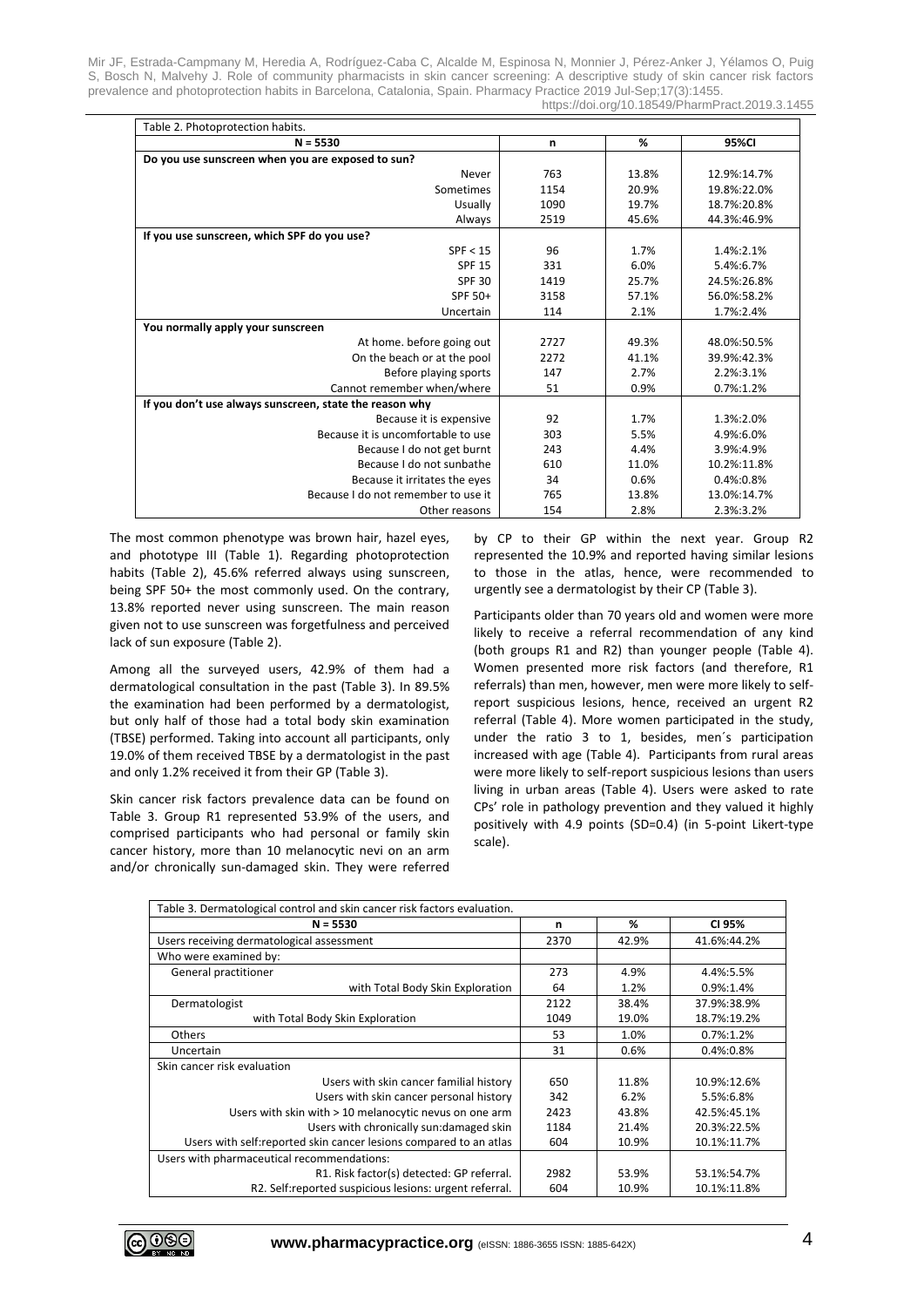| Table 4. Referral recommendations depending on gender, age groups and municipality.                                                          |      |       |             |      |       |             |                |       |             |
|----------------------------------------------------------------------------------------------------------------------------------------------|------|-------|-------------|------|-------|-------------|----------------|-------|-------------|
|                                                                                                                                              | R0   |       |             | R1   |       |             | R <sub>2</sub> |       |             |
|                                                                                                                                              | N    | %     | 95% CI      | N    | %     | 95% CI      | N              | %     | 95% CI      |
| Gender                                                                                                                                       |      |       |             |      |       |             |                |       |             |
| Male (n=141)                                                                                                                                 | 530  | 37.8% | 35.3%:40.4% | 695  | 49.6% | 47.0%:52.3% | 176            | 12.6% | 10.9%:14.4% |
| Female (n=4129)                                                                                                                              | 1414 | 34.2% | 32.8%:35.7% | 2287 | 55.4% | 53.9%:56.9% | 428            | 10.4% | 9.5%:11.3%  |
| Age groups                                                                                                                                   |      |       |             |      |       |             |                |       |             |
| $< 50$ yo (n=1913)                                                                                                                           | 783  | 40.9% | 38.7%:43.2% | 949  | 49.6% | 47.3%:51.9% | 181            | 9.5%  | 8.2%:10.9%  |
| $50 - 69$ yo (n=2278)                                                                                                                        | 807  | 35.4% | 33.5%:37.4% | 1252 | 55.0% | 52.9%:57.0% | 219            | 9.6%  | 8.4%:10.9%  |
| >70 yo (n=1339)                                                                                                                              | 354  | 26.4% | 24.1%:28.9% | 781  | 58.3% | 55.6%:61.0% | 204            | 15.2% | 13.4%:17.3% |
| Municipality                                                                                                                                 |      |       |             |      |       |             |                |       |             |
| Rural (n=421)                                                                                                                                | 120  | 28.5% | 24.2%:33.1% | 270  | 64.1% | 59.3%:68.7% | 31             | 7.4%  | 5.1%:10.3%  |
| Urban (n=1306)                                                                                                                               | 419  | 32.1% | 29.6%:34.7% | 715  | 54.7% | 52.0%:57.5% | 172            | 13.2% | 11.4%:15.1% |
| Big city (n=3803)                                                                                                                            | 1405 | 36.9% | 35.4%:38.5% | 1997 | 52.5% | 50.9%:54.1% | 401            | 10.5% | 9.6%:9.6%   |
| <b>TOTAL</b>                                                                                                                                 | 1944 | 35.2% | 33.9%:36.4% | 2982 | 53.9% | 52.6%:55.2% | 604            | 10.9% | 10.1%:11.8% |
| RO: No risk factors. R1: Risk factor(s) detected: referral to general practitioner. R2: Self-reported suspicious lesions: urgent referral to |      |       |             |      |       |             |                |       |             |
| physician.                                                                                                                                   |      |       |             |      |       |             |                |       |             |

# **DISCUSSION**

The role of pharmacists in skin cancer has focused mainly on primary prevention in the past.<sup>31-33,39</sup> Today, skin cancer screening experiences have been implemented in community pharmacies across Australia, Norway and UK, based on store-and-forward teledermoscopy imaging.<sup>40-46</sup> Nonetheless, these services raised controversy regarding a possible professional intrusion and the omission of occult skin cancer lesions which could only be detected with total body skin examination (TBSE) by physicians.<sup>13,47-49</sup> Our project has set the basis for an ongoing collaborative practice agreement for skin cancer screening, between pharmacists from Col·legi de Farmacèutics de Barcelona, the only professional registration body for pharmacists in Barcelona, and dermatologists from Hospital Clínic de Barcelona, one of the most important tertiary hospitals in Spain. In our program, diagnostic is exclusively reserved to TBSE by GP or dermatologists, and pharmacists' role is genuinely triaging based in well-described skin cancer risk factors.<sup>18,19,50,51</sup> The prevalence of these skin cancer risk factors in Barcelona community pharmacy users is described here for the very first time.

There are several points to highlight regarding participation: Firstly, we managed to enroll 9.5% of all community pharmacies in the province of Barcelona, making this, the prevention awareness campaign with the highest participation ever. This emphasizes the willingness and motivation of CPs regarding pharmacist expanded role in skin healthcare. Presumably, an incentive to increase participation among pharmacists would be to establish a fee for the screening program, similarly to other screenings found in our NHS service portfolio.<sup>29,52</sup> Secondly, we managed to reach 1% of our target population, a relatively small proportion, but an interesting milestone, since it is the first skin cancer screening strategy developed in our context. Thirdly, the screened population showed a high satisfaction level with an 87.9% of the participants rating the program with the maximum satisfaction score (5 points).

There might has been a potential selection bias, which reveals the gender (mainly women) and age (56 years old average) biases found in our data compared to general population. However, our present data comply the demographic profile found in other studies on disease prevention in community pharmacies.<sup>35,53,54</sup> To avoid this selection bias, invitation letters could be sent to the target population in the future. They should be accompanied with an informative leaflet about the importance of skin cancer early detection and a list of the nearest pharmacies participating in the program. This strategy has been highly effective to ensure the participation in the community pharmacy-based colorectal cancer screening program.<sup>55</sup>

To evaluate individual risk of skin cancer for further medical referral, our triage protocol was based on performing a questionnaire and a simple arm skin examination. There has been a lot of variability amongst the tools to assess skin cancer risk factors in the past.<sup>56-61</sup> Recently, a consensus questionnaire for melanoma risk assessment, has been proposed.<sup>62</sup> Our tool includes a version of it adapted to CPs, which includes most of items included in its section C (clinical examination and personal and familial history). 62

In 2013, COFB coordinated the Sol i Salut (Catalan for Sun and Health) campaign in which community pharmacies informed about photoprotection habits and spent a webbased survey. From the data obtained, we can detect that there has been an increase in the use of SPF 50+ sunscreen, from a 35% in 2013, to a 57.1% in 2016. Moreover, 23% of the participants reported having had their skin checked by a dermatologist in the past, while it increased to a 38.4%.<sup>35</sup> This increase in check-ups is an important factor for early diagnosis of skin cancer. However, it is worrisome that only 20.2% of all participants had a TBSE, which is essential for a proper screening. 18

If we compare our current data to studies made in other Spanish settings, we can observe that sunscreen use frequency is lower in our participants. $^{63}$  A 2016 study showed that 69.1% of the Spanish people use sunscreen always, while our data revealed that only 45.6% uses it always.<sup>63</sup> SPF 30 is the most used all over Spain (50.1%), while in Barcelona, it is  $50+ (57.1\%)$ .<sup>63</sup> The two most common Fitzpatrick types are phototype III (35.9%) and IV (36.6%) in a sample gathered in our country, while in Barcelona the two most common skin types are phototypes II (22.5%) and III (48.8%).<sup>63</sup>

Our data has similar values to those observed in other studies performed in Southern Spain, when it comes to skin cancer family and personal history.<sup>64</sup> Furthermore, melanocytic nevi count proportion differs substantially from other studies, with 43.8% of participants with more

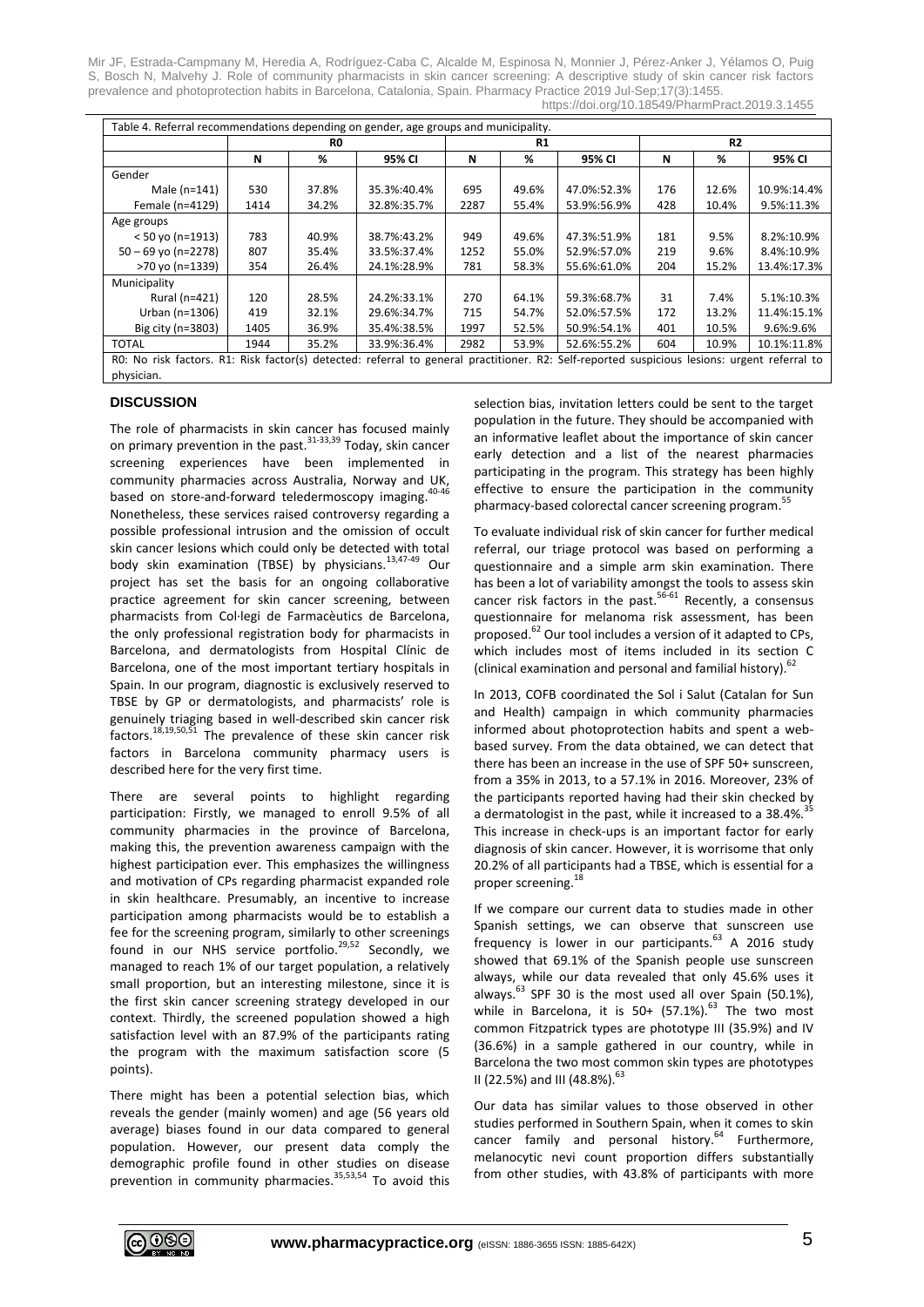than 10 nevi on one arm in our case.<sup>19,20,36,64</sup> This nevi over count could be due to different facts: the average age in our study is 56 years old, and only 31.5% of the participants are younger than 50 years old; while nevi counting of more than 20 nevi in both arms as a skin risk factor tool has only been proved useful in people younger than 50 years old.<sup>19,36</sup> Moreover, the lack of clinical experience of pharmacists in this evaluation may explain the over count, which is similar to the one observed in medical professionals in training.<sup>20</sup> In the following editions, clinical case sessions with dermatologists will be held to improve pharmacists' training. Moreover, the correlation study will be carried out to estimate pharmacists' over count and to apply corrective measures to the protocol.

Participants' awareness of the need to receive periodical dermatological assessment does not cover most of the population, with 38.4% who have been to the dermatologist's and 4.9% who have been dermatologically assessed by their GPs at least once in their lives. Nevertheless, it is worrisome that only 46.9% of those patients receiving assessment by a dermatologist have been through a TBSE. It highlights the need to raise awareness among healthcare authorities to increment the time physicians spend seeing their patients to increase quality and introduce screening protocols.<sup>16</sup> In addition, we propose that pharmacists could help enhance and optimize existing resources by developing collaborative skin cancer<br>cereoning programs <sup>27</sup> screening programs.

The skin cancer risk evaluation found a relatively high percentage of participants with some kind of skin cancer risk factor, with 53.9% people being referred to their doctors for screening and 10.9% reporting self-reported lesions to be evaluated urgently. The association between aging and skin cancer screening referral is concordant with the association between aging and skin cancer diagnosis previously reported, where 80% of the cancers diagnosed, are people older than 55 years.<sup>5,65-67</sup> Moreover, older men living in rural areas are more likely to self-report suspicious lesions, which might be explained by possible occupational skin cancer and less visits to their healthcare professionals, leading to more advanced stages.<sup>68</sup>

# **Limitations**

The main limitation of the current phase of this study is the lack of registration of linkage-to-care and results of the medical evaluation. Even though we reached a considerable population, we could not determine the diagnostic predictive value of our tool, since we did not gather medical diagnostic results. However, it was never included as aim at this point, since we wanted to check the feasibility of CPs involvement in this protocol first. Nonetheless, this will be further evaluated with a comparative correlation study between questionnairebased evaluation by pharmacists and dermatologists. Furthermore, the selection bias may have caused overestimation of skin cancer risk factors, photoprotection habits, and thus referral rate. However, even if there is a selection bias of patients with higher risk of skin cancer, the value of triaging these patients for further medical evaluation cannot be denied.

# **CONCLUSIONS**

This manuscript reports the initial part of a project, which revealed important data on photoprotection habits and skin cancer risk factors in users at the community pharmacy level in Barcelona. Thus, in the next phase we are planning to compare these risk assessment results with dermatologists' evaluation, therefore making the current results more resilient and contribute to the body of evidence in this topic. Moreover, it is the first step to develop an efficient and cost-effective collaborative screening program for skin cancer to pool physicians' and pharmacists' efforts for skin cancer early detection.

#### **ACKNOWLEDGEMENTS**

We acknowledge participating community pharmacists for performing all participants' interventions and registries; COFB Press, Internal Communications and IT departments and Hospital Clínic de Barcelona Department of Dermatology for their specialized support; and JR Marsal (IDIAP Jordi Gol) for his statistical assistance.

# **CONFLICT OF INTEREST**

JM and SP report personal fees for providing consultancy services, research and educational activities to BMS, MSD, Merk, AMGEN, Almirall, Leo Pharma, Novartis and Pierre-Fabre, outside the submitted work. The other authors have nothing to disclose.

# **FUNDING**

This study was funded by Almirall, Laboratorios Dermatológicos Avène, Ladival, and La Roche-Posay. None of the funders were involved in study design, data collection, data analysis, manuscript preparation, and publication decisions.

# **References**

- 1. Marks R. An overview of skin cancers. Cancer. 1995;75(2 Suppl):607-612[. https://doi.org/10.1002/1097-](https://doi.org/10.1002/1097-0142(19950115)75:2+%3C607::aid-cncr2820751402%3E3.0.co;2-8) 0142(19950115)75:2+%3C607:aid-cncr2820751402%
- 2 Trakatelli M, Ulrich C, del Marmol V, Euvrard S, Stockfleth E, Abeni D. Epidemiology of nonmelanoma skin cancer (NMSC) in Europe: accurate and comparable data are needed for effective public health monitoring and interventions. Br J Dermatol. 2007;156(Suppl 3):1-7[. https://doi.org/10.1111/j.1365-2133.2007.07861.x](https://doi.org/10.1111/j.1365-2133.2007.07861.x)
- 3 Lucas R, McMichael T, Smith W, Armstrong B. Solar ultraviolet radiation: Global burden of disease from solar ultraviolet radiation. Geneva, World Health Organization. Available at: <http://www.who.int/uv/publications/solaradgbd/en/> (accessed on Aug 24, 2017).

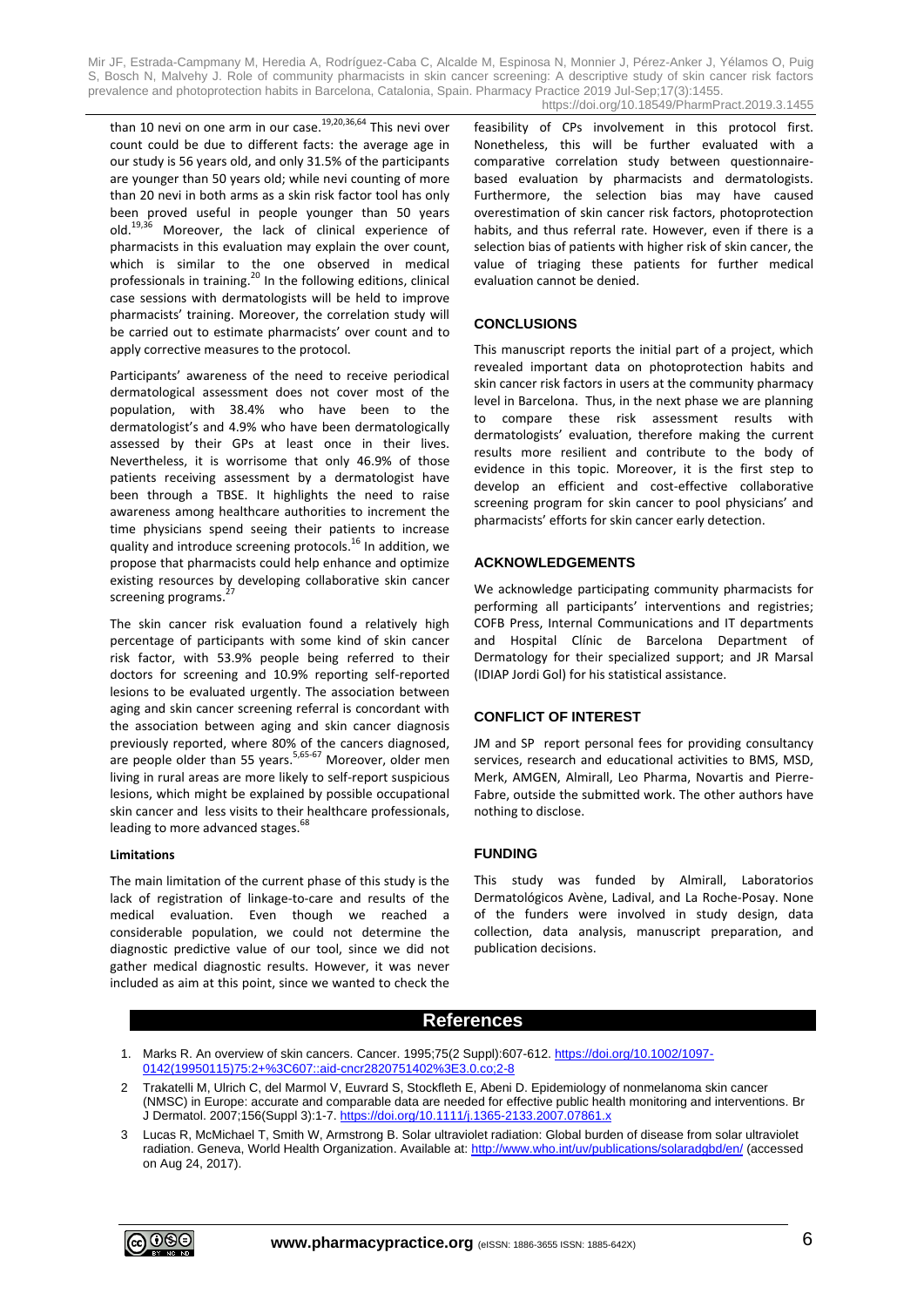- 4 Font Izquierdo À, Marcos-Gragera R, Vilardell Gil L, et al. CanGir: El càncer a Girona. Available at: [http://ico.gencat.cat/ca/professionals/serveis\\_i\\_programes/registre\\_del\\_cancer/](http://ico.gencat.cat/ca/professionals/serveis_i_programes/registre_del_cancer/) (accessed on Aug 24, 2017).
- 5 Housman TS, Feldman SR, Williford PM, Fleischer AB Jr, Goldman ND, Acostamadiedo JM, Chen GJ. Skin cancer is among the most costly of all cancers to treat for the Medicare population. J Am Acad Dermatol. 2003;48(3):425-429. <https://doi.org/10.1067/mjd.2003.186>
- 6 Eriksson T, Tinghög G. Societal cost of skin cancer in Sweden in 2011. Acta Derm Venereol. 2015;95(3):347-348. <https://doi.org/10.2340/00015555-1938>
- 7 John SM, Trakatelli M, Gehring R, Finlay K, Fionda C, Wittlich M, Augustin M, Hilpert G, Barroso Dias JM, Ulrich C, Pellacani G. CONSENSUS REPORT: Recognizing non-melanoma skin cancer, including actinic keratosis, as an occupational disease - A Call to Action. J Eur Acad Dermatol Venereol. 2016;30(Suppl 3):38-45. <https://doi.org/10.1111/jdv.13608>
- 8 Stang A, Stausberg J, Boedeker W, Kerek-Bodden H, Jöckel KH. Nationwide hospitalization costs of skin melanoma and non-melanoma skin cancer in Germany. J Eur Acad Dermatol Venereol. 2008;22(1):65-72[. https://doi.org/10.1111/j.1468-](https://doi.org/10.1111/j.1468-3083.2007.02334.x) [3083.2007.02334.x](https://doi.org/10.1111/j.1468-3083.2007.02334.x)
- 9 Puig S1, Marcoval J, Paradelo C, Azon A, Bartralot R, Bel S, et al. Melanoma incidence increases in the elderly of catalonia but not in the younger population: effect of prevention or consequence of immigration? Acta Derm Venereol. 2015;95(4):422-426.<https://doi.org/10.2340/00015555-1997>
- 10 Departament de Salut. Pla Director d'Oncologia de Catalunya Melanoma de Pell. Available at: <http://cancer.gencat.cat/web/ca/professionals/estadistiques/Resum-Melanoma.pdf> (accessed on Aug 24, 2017).
- 11 Carli P, De Giorgi V, Nardini P, Mannone F, Palli D, Giannotti B. Melanoma detection rate and concordance between selfskin examination and clinical evaluation in patients attending a pigmented lesion clinic in Italy. Br J Dermatol. 2002;146(2):261-266[. https://doi.org/10.1046/j.1365-2133.2002.04580.x](https://doi.org/10.1046/j.1365-2133.2002.04580.x)
- 12 Carli P, De Giorgi V, Giannotti B, Seidenari S, Pellacani G, Peris K, Piccolo D, Rubegni P, Andreassi L. Skin cancer day in Italy: method of referral to open access clinics and tumor prevalence in the examined population. Eur J Dermatol. 2003;13(1):76-79.
- 13 Hoorens I, Vossaert K, Pil L, Boone B, De Schepper S, Ongenae K, Annemans L, Chevolet I, Brochez L. Total-body examination vs lesion-directed skin cancer screening. JAMA Dermatol. 2016;152(1):27-34. <https://doi.org/10.1001/jamadermatol.2015.2680>
- 14 Waldmann A, Nolte S, Weinstock MA, Breitbart EW, Eisemann N, Geller AC, Greinert R, Volkmer B, Katalinic A. Skin cancer screening participation and impact on melanoma incidence in Germany – an observational study on incidence trends in regions with and without population-based screening. Br J Cancer. 2012;106(5):970-974. <https://doi.org/10.1038/bjc.2012.22>
- 15 Breitbart EW, Waldmann A, Nolte S, Capellaro M, Greinert R, Volkmer B, Katalinic A. Systematic skin cancer screening in Northern Germany. J Am Acad Dermatol. 2012;66(2):201-211[. https://doi.org/10.1016/j.jaad.2010.11.016](https://doi.org/10.1016/j.jaad.2010.11.016)
- 16 Bruguera M. Tiempo razonable para la visita médica. La Vanguard. Available at: [https://www.comb.cat/cat/actualitat/noticies/sta/Tribuna\\_030108.pdf](https://www.comb.cat/cat/actualitat/noticies/sta/Tribuna_030108.pdf) (accessed on Aug 24, 2017).
- 17 Salas D, Cuevas D, Málaga A, et al. Guía de Prevención y Tratamiento del Melanoma. Available at: [https://www.ivo.es/wp-content/uploads/2015/03/GUIA-DE-PREVENCIÓN-Y-TRATAMIENTO-DEL-MELANOMA-](https://www.ivo.es/wp-content/uploads/2015/03/GUIA-DE-PREVENCIÓN-Y-TRATAMIENTO-DEL-MELANOMA-CONSELLERIA-DE-SANITAT.pdf)[CONSELLERIA-DE-SANITAT.pdf](https://www.ivo.es/wp-content/uploads/2015/03/GUIA-DE-PREVENCIÓN-Y-TRATAMIENTO-DEL-MELANOMA-CONSELLERIA-DE-SANITAT.pdf) (accessed on Aug 24, 2017).
- 18 Watts CG, Dieng M, Morton RL, Mann GJ, Menzies SW, Cust AE. Clinical practice guidelines for identification, screening and follow-up of individuals at high risk of primary cutaneous melanoma: A systematic review. Br J Dermatol. 2015;172(1):33-47[. https://doi.org/10.1111/bjd.13403](https://doi.org/10.1111/bjd.13403)
- 19 Argenziano G, Giacomel J, Zalaudek I, Apalla Z, Blum A, De Simone P, Lallas A, Longo C, Moscarella E, Tiodorovic-Zivkovic D, Tiodorovic J, Jovanovic DL, Kittler H. Twenty nevi on the arms: a simple rule to identify patients younger than 50 years of age at higher risk for melanoma. Eur J Cancer Prev. 2014;23(5):458-463. <https://doi.org/10.1097/CEJ.0000000000000053>
- 20 Buettner PG, Garbe C. Agreement between self-assessment of melanocytic nevi by patients and dermatologic examination. Am J Epidemiol. 2000;151(1):72-77.<https://doi.org/10.1093/oxfordjournals.aje.a010125>
- 21 Little P, Keefe M, White J. Self screening for risk of melanoma: validity of self mole counting by patients in a single general practice. BMJ. 1995;310(6984):912-916[. https://doi.org/10.1136/bmj.310.6984.912](https://doi.org/10.1136/bmj.310.6984.912)
- 22 Paddock LE, Lu SE, Bandera EV, Rhoads GG, Fine J, Paine S, Barnhill R, Berwick M. Skin self-examination and longterm melanoma survival. Melanoma Res. 2016;26(4):401-408. https://doi.org/10.1097/CMR.0000000000000
- 23 Garbe C, Peris K, Hauschild A, Saiag P, Middleton M, Bastholt L, Grob JJ, Malvehy J, Newton-Bishop J, Stratigos AJ, Pehamberger H, Eggermont AM; European Dermatology Forum (EDF); European Association of Dermato-Oncology (EADO); European Organisation for Research and Treatment of Cancer (EORTC). Diagnosis and treatment of melanoma. European consensus-based interdisciplinary guideline - Update 2016. Eur J Cancer. 2016;63:201-217. <https://doi.org/10.1016/j.ejca.2016.05.005>
- 24 Fiessler C, Pfahlberg A, Li J, Uter W, Gefeller O. Accuracy and reliability of naevus self-counts. Melanoma Res. 2014;24(6):611-616.<https://doi.org/10.1097/CMR.0000000000000111>
- 25 Quintero E1, Castells A, Bujanda L, Cubiella J, Salas D, Lanas Á, et al. Colonoscopy versus fecal immunochemical testing in colorectal-cancer screening. N Engl J Med. 2012;366(8):697-706.<https://doi.org/10.1056/NEJMoa1108895>
- 26 Burón A, Grau J, Andreu M, Augé JM, Guayta-Escolies R, Barau M, Macià F, Castells A; en nombre del Grupo PROCOLON. [Colorectal Cancer Early Screening Program of Barcelona, Spain: Indicators of the first round of a program with participation of community pharmacies]. Med Clin (Barc). 2015;145(4):141-146. <https://doi.org/10.1016/j.medcli.2014.05.027>
- 27 Havlicek AJ, Mansell H. The community pharmacist's role in cancer screening and prevention. Can Pharm J (Ott). 2016;149(5):274-282[. https://doi.org/10.1177/1715163516660574](https://doi.org/10.1177/1715163516660574)

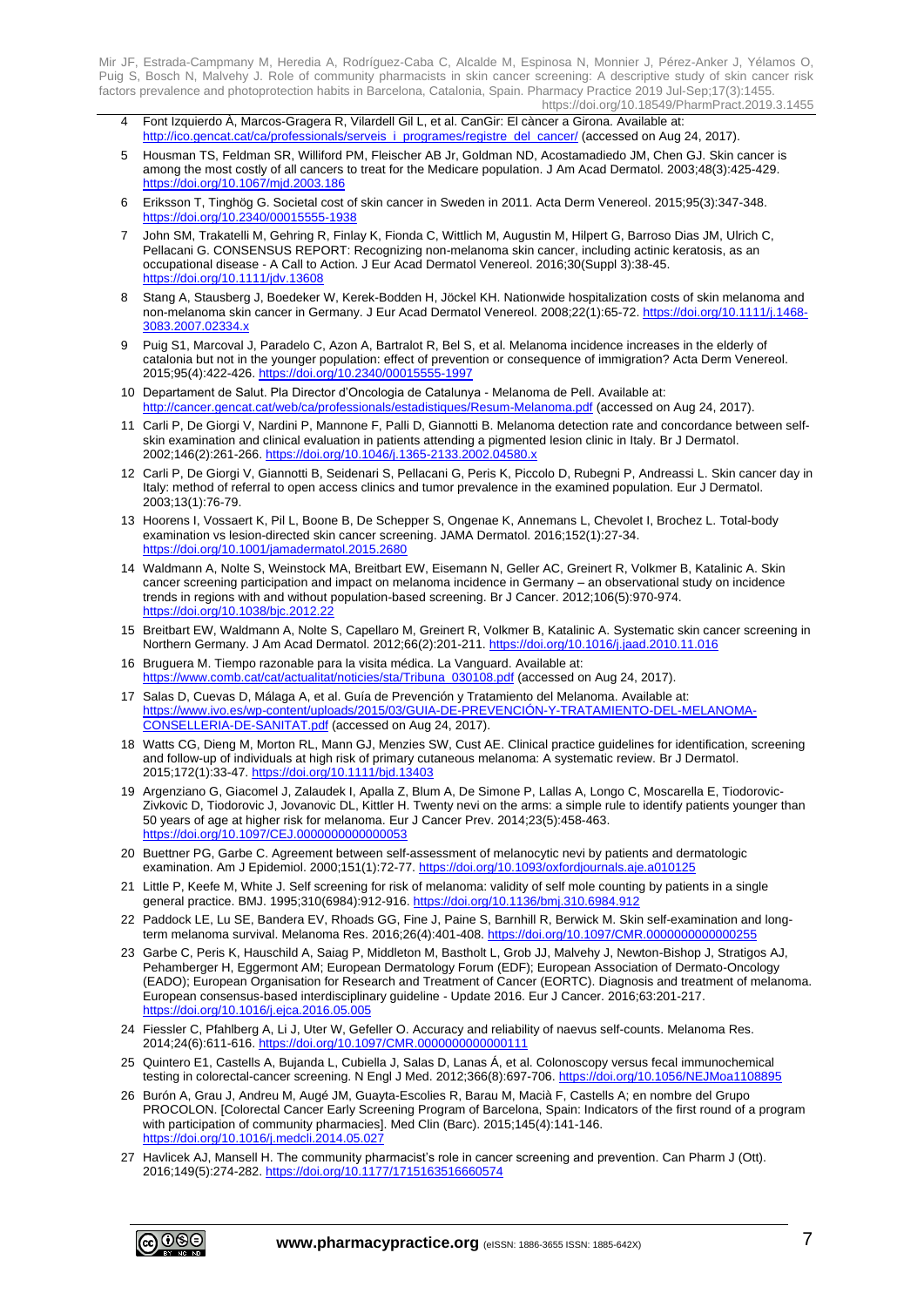- 28 Collins BC, Bronson HW, Martin EG. Assessing the efficacy and feasibility of a retail pharmacy-based HIV testing program. In: CROI Conference. Seattle, 2017.
- 29 Guayta-Escolies R, Giménez A, Rifà B, Barau M, Gascón P, Dronda A, Martínez JL. [HIV/AIDS screening in community pharmacies]. Gac Sanit. 2014;28(3):253-254[. https://doi.org/10.1016/j.gaceta.2013.07.005](https://doi.org/10.1016/j.gaceta.2013.07.005)
- 30 Bonafonte MÁ, Boleda X, Ricote M. [The use of the Streptotest in community pharmacies for the rapid determination of bacterial and viral pharyngitis in adult patients]. Farm Comun 2013;5:59-63.
- 31 Mayer JA, Eckhardt L, Stepanski BM, Sallis JF, Elder JP, Slymen DJ, Creech L, Graf G, Palmer RC, Rosenberg C, Souvignier ST. Promoting skin cancer prevention counseling by pharmacists. Am J Public Health. 1998;88(7):1096-1099. <https://doi.org/10.2105/ajph.88.7.1096>
- 32 Mayer JA, Slymen DJ, Eckhardt L, Rosenberg C, Stepanski BM, Creech L, Palmer RC, Elder JP, Graf G, Anderson ST. Skin cancer prevention counseling by pharmacists: specific outcomes of an intervention trial. Cancer Detect Prev. 1998;22(4):367-375.
- 33 Armstrong EP, Campbell C, Van Allen A, Vincent E. Skin Cancer Knowledge and Prevention Counseling Among Arizona Pharmacists. J Pharm Pract. 2010;23(4):358-366[. https://doi.org/10.1177/0897190010366934](https://doi.org/10.1177/0897190010366934)
- 34 Consejo General de Colegios Oficiales de Farmacéuticos. [Public health: Campaings of summer care]. Portalfarma. Available at: <http://www.portalfarma.com/Profesionales/campanaspf/categorias/Paginas/cuidadosdelverano.aspx> (accessed on Aug 25, 2017].
- 35 Bosch N, Rodríguez-Caba C, López R, et al. Campaña 'Sol i Salut': Encuesta sobre hábitos y conocimientos frente al riesgo solar. 2013.
- 36 Fariñas-Álvarez C, Ródenas JM, Herranz MT, Delgado-Rodríguez M. The naevus count on the arms as a predictor of the number of melanocytic naevi on the whole body. Br J Dermatol. 1999;140(3):457-462. [https://doi.org/10.1046/j.1365-](https://doi.org/10.1046/j.1365-2133.1999.02709.x) [2133.1999.02709.x](https://doi.org/10.1046/j.1365-2133.1999.02709.x)
- 37 Likert R. A technique for the measurement of attitudes. Arch Psychol 1932;22:55.
- 38 Col·legi de Farmacèutics de Barcelona. Els impagaments i la campanya contra el càncer de pell, entre els temes més destacats als mitjans de comunicació. Blog COFB. Available at[: http://blog.cofb.cat/juny-els-impagaments-i-la-campanya](http://blog.cofb.cat/juny-els-impagaments-i-la-campanya-contra-el-cancer-de-pell-entre-els-temes-mes-destacats-als-mitjans-de-comunicacio/)[contra-el-cancer-de-pell-entre-els-temes-mes-destacats-als-mitjans-de-comunicacio/](http://blog.cofb.cat/juny-els-impagaments-i-la-campanya-contra-el-cancer-de-pell-entre-els-temes-mes-destacats-als-mitjans-de-comunicacio/) (accessed on Aug 24, 2017).
- 39 Souvignier ST, Mayer JA, Eckhardt L. Educating the public about skin cancer prevention: a role for pharmacists. J Clin Pharm Ther. 1996;21(6):399-406.
- 40 Watson N. Spotchecks to stay ahead of the game [WWW Document]. Pharm. Guild Aust. Available at: 017/spotchecks-to-stay-ahead-of-the-game (accessed on Aug 24, 2017).
- 41 Kjome RLS, Wright DJ, Bjaaen AB, Garstad KW, Valeur M. Dermatological cancer screening: Evaluation of a new community pharmacy service. Res Social Adm Pharm. 2017;13(6):1214-1217. <https://doi.org/10.1016/j.sapharm.2016.12.001>
- 42 Boseley S. Doctors wary as pharmacies cash in on minor check-ups and treatments. Guard. Available at: <https://www.theguardian.com/society/2016/may/09/doctors-wary-pharmacies-nhs-check-ups-treatments-boots> (accessed on Aug 24, 2017).
- 43 The Boots Company PLC. Innovative Mole Scanning Service available at Boots UK Raises Awareness of Rising Skin Cancer Threat Amongst Young People. Available at: [http://www.boots-uk.com/our-stories/innovative-mole-scanning](http://www.boots-uk.com/our-stories/innovative-mole-scanning-service-available-at-boots-uk-raises-awareness-of-rising-skin-cancer-threat-amongst-young-people/)[service-available-at-boots-uk-raises-awareness-of-rising-skin-cancer-threat-amongst-young-people/](http://www.boots-uk.com/our-stories/innovative-mole-scanning-service-available-at-boots-uk-raises-awareness-of-rising-skin-cancer-threat-amongst-young-people/) (accessed on Aug 24, 2017).
- 44 Börve A, Dahlén Gyllencreutz J, Terstappen K, Johansson Backman E, Aldenbratt A, Danielsson M, Gillstedt M, Sandberg C, Paoli J. Smartphone teledermoscopy referrals: A novel process for improved triage of skin cancer patients. Acta Derm Venereol. 2015;95(2):186-190[. https://doi.org/10.2340/00015555-1906](https://doi.org/10.2340/00015555-1906)
- 45 Moreno-Ramírez D, Ferrandiz L, Nieto-García A, Carrasco R, Moreno-Alvarez P, Galdeano R, Bidegain E, Rios-Martin JJ, Camacho FM. Store-and-Forward Teledermatology in Skin Cancer Triage: Experience and Evaluation of 2009 Teleconsultations. Arch Dermatol. 2007;143(4):479-484[. https://doi.org/10.1001/archderm.143.4.479](https://doi.org/10.1001/archderm.143.4.479)
- 46 Spinks J, Janda M, Soyer HP, Whitty JA. preferences for teledermoscopy screening to detect melanoma early. J Telemed Telecare. 2016;22(1):39-46.
- 47 Moffat C. Pharmacy skin cancer checks 'irresponsible'. AMA. Available at: <https://www.pharmacynews.com.au/news/latest-news/pharmacy-skin-cancer-checks-irresponsible-ama> (accessed on Aug 24, 2017).
- 48 Haggan M. Spotcheck to help spot trouble early. Available at: [https://postscript.com.au/news-and-events/industry](https://postscript.com.au/news-and-events/industry-news/spotcheck-help-spot-trouble-early/)[news/spotcheck-help-spot-trouble-early/](https://postscript.com.au/news-and-events/industry-news/spotcheck-help-spot-trouble-early/) (accessed on Aug 24, 2017).
- 49 Desloires V. Doctors disapprove of pharmacy skin cancer checks. Sydney Morning Her. Available at[:http://www.smh.com.au/national/health/doctors-disapprove-of-pharmacy-skin-cancer-checks-20141018-1181yx.html](http://www.smh.com.au/national/health/doctors-disapprove-of-pharmacy-skin-cancer-checks-20141018-1181yx.html) (accessed on Aug 24, 2017).
- 50 Maguire-Eisen M. Risk assessment and early detection of skin cancers. Semin Oncol Nurs. 2003;19(1):43-51. <https://doi.org/10.1053/sonu.2003.50003>
- 51 Arundell FD. Screening for Melanoma and Skin Cancer. JAMA. 1986;255(18):2443-2444. <https://doi.org/10.1001/jama.1986.03370180069016>
- 52 Burón A, Posso M, Sivilla J, Grau J, Guayta R, Castells X, Castells A, Macià F; en nombre del Grupo Procolon. Analysis of participant satisfaction in the Barcelona colorectal cancer screening programme: Positive evaluation of the community pharmacy. Gastroenterol Hepatol. 2017;40(4):265-275.<https://doi.org/10.1016/j.gastrohep.2016.04.015>
- 53 Alvarez-Urturi C, Andreu M, Hernandez C, Perez-Riquelme F, Carballo F, Ono A, et al. Impact of age- and gender-specific cut-off values for the fecal immunochemical test for hemoglobin in colorectal cancer screening. Dig Liver Dis. 2016;48(5):542-551.<https://doi.org/10.1016/j.dld.2016.02.001>